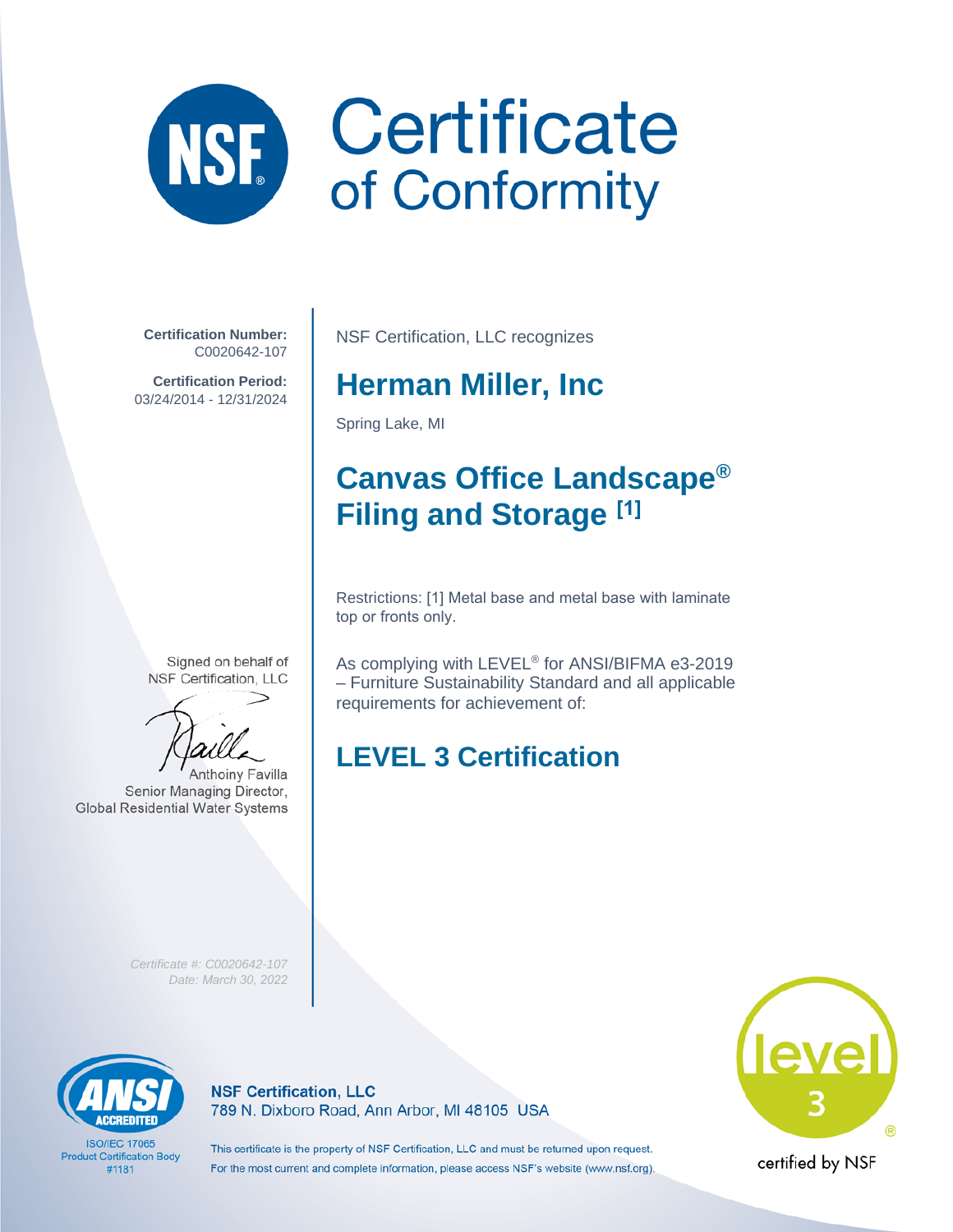#### BIFMA LEVEL<sup>®</sup> v2019 Scorecard<br>LEVEL 1 = 32-48 points LEVEL 2 = 49-68 points LEVEL 3 = 69-111 points

level

Canvas Office Landscape® Filing and Storage by Herman Miller: LEVEL 3 Certified *3rd-party certified by: NSF Certification, LLC Certificate #: C0020642-107 Certification Term:03/24/2014 - 12/31/2024*

| <b>Elements</b>                  | Category                                                                                                                                  | Points<br>Available            | Points<br>Achieved |
|----------------------------------|-------------------------------------------------------------------------------------------------------------------------------------------|--------------------------------|--------------------|
| <b>6.0 Environmental Impacts</b> |                                                                                                                                           |                                |                    |
|                                  | Prereq 6.1 Energy and Environmental Policy                                                                                                | Y                              | Υ                  |
|                                  | Prereq 6.1.2 Design for Environment Policy                                                                                                | Y                              | Y                  |
|                                  | Credit 6.2 Product Design                                                                                                                 |                                |                    |
|                                  | 6.2.1 Product Safety and Performance Standards                                                                                            | 2                              | 2                  |
|                                  | 6.2.2 Design for Durability, Repair, Retrofit, Remanufacturing, Recycling                                                                 | $1\,$                          | $\mathbf{1}$       |
|                                  | 6.2.3 Extended Product Responsibility                                                                                                     | $\mathbf{1}$                   | $\mathbf{1}$       |
|                                  | Credit 6.3 Material Specifications                                                                                                        |                                |                    |
|                                  | 6.3.1 Optimized Sourcing - Multiple Environmental Attributes                                                                              | $\mathbf{1}$                   |                    |
|                                  | 6.3.2 Bio-based Non-Wood Renewable Materials                                                                                              | $\mathbf{1}$                   |                    |
|                                  | 6.3.3.1 25% of the Product Weight                                                                                                         | 1                              |                    |
|                                  | 6.3.3.2 50% of the Product Weight                                                                                                         | $\mathbf{1}$                   |                    |
|                                  | 6.3.3.3 Inventory and Bio-based Data Submittal                                                                                            | $\mathbf{1}$                   | $\mathbf{1}$       |
|                                  | 6.3.4.1 30% Recycled Content                                                                                                              | $\mathbf{1}$                   |                    |
|                                  | 6.3.4.2 50% Recycled Content                                                                                                              | $1\,$                          |                    |
|                                  | 6.3.4.3 Recycled Content Data Submittal                                                                                                   | $\mathbf{1}$                   | $\mathbf{1}$       |
|                                  | 6.3.5 Responsible Packaging                                                                                                               | $\mathbf{1}$                   |                    |
|                                  | Credit 6.4 Operational Efficiency                                                                                                         |                                |                    |
|                                  | 6.4.1.1 Material Efficiency of 70%                                                                                                        | $\mathbf{1}$                   |                    |
|                                  | 6.4.1.2 Material Efficiency of 80%                                                                                                        | $\mathbf{1}$                   |                    |
|                                  | 6.4.1.3 Material Efficiency Data Submittal                                                                                                | $1\,$                          |                    |
|                                  | 6.4.2.1 Solid Waste Inventory, Allocation, and Data Submittal                                                                             | $\mathbf{1}$                   | $\mathbf{1}$       |
|                                  | 6.4.2.2 Solid Waste Diversion                                                                                                             | $\mathbf{1}$                   |                    |
|                                  | 6.4.2.3 Hazardous Waste Inventory, Allocation, Data Submittal                                                                             | $\mathbf{1}$                   | $\mathbf{1}$       |
|                                  | 6.4.2.4 Hazardous Waste Reduction                                                                                                         | $\mathbf{1}$                   |                    |
|                                  | 6.4.3.1 Air Emission Inventory                                                                                                            | $\mathbf{1}$                   | $\mathbf{1}$       |
|                                  | 6.4.3.2 Air Emission Reduction                                                                                                            | $\mathbf{1}$                   |                    |
|                                  | 6.4.4.1 Water Inventory, Allocation, Data Submittal                                                                                       | $\,1\,$                        | $\mathbf{1}$       |
|                                  | 6.4.4.2 Process Water/Wastewater Discharge Reduction                                                                                      | $\mathbf{1}$                   |                    |
|                                  | Credit 6.5 Energy Management                                                                                                              |                                |                    |
|                                  | 6.5.1 Energy Management System                                                                                                            | $\mathbf{1}$                   | $\mathbf{1}$       |
|                                  | 6.5.2 Environmental Management System                                                                                                     | $\overline{2}$                 |                    |
|                                  | 6.5.3.1 Energy Inventory of 75% of Organizational Boundary                                                                                | $\mathbf{1}$                   | $\mathbf{1}$       |
|                                  | 6.5.3.2 Scope 1 and 2 Greenhouse Gas Emission Inventory for 75% of the Organizational Boundary                                            | $\mathbf{1}$                   | $\mathbf{1}$       |
|                                  | 6.5.3.3 Scope 3 Greenhouse Gas Emission Inventory                                                                                         | $\mathbf{1}$                   | $\mathbf{1}$       |
|                                  | 6.5.4.1 Reducing Energy Usage by 5%                                                                                                       | $\mathbf{1}$                   | $\mathbf{1}$       |
|                                  | 6.5.4.2 Reducing Greenhouse Gas Emissions                                                                                                 | $\overline{2}$                 | $\overline{2}$     |
|                                  | 6.5.5 Greenhouse Gas Reporting                                                                                                            | $\mathbf{1}$                   | $\mathbf{1}$       |
|                                  | 6.5.6 Clean and Renewable Energy                                                                                                          | $\overline{2}$                 | $\overline{2}$     |
|                                  | Credit 6.6 Embodied Energy of the Product                                                                                                 |                                |                    |
|                                  | 6.6.1.1 Gate-to-gate Product Level Energy Inventory and Primary/Secondary Data Submittal                                                  | 2                              | 2                  |
|                                  | 6.6.1.2 Cradle-to-gate Product Level Energy Inventory for Materials in the Product and Data Submittal                                     | $\mathbf{1}$                   | $\mathbf{1}$       |
|                                  |                                                                                                                                           | $\overline{2}$                 | $\overline{2}$     |
|                                  | 6.6.1.3 Transportation Energy Inventory and Primary/Secondary Data Submittal<br>6.6.1.4 Cradle to End User Embodied Energy Data Submittal | $\mathbf{1}$                   | $\mathbf{1}$       |
|                                  | 6.6.2.1 5% Reduction                                                                                                                      | $\mathbf{1}$                   |                    |
|                                  | 6.6.2.2 10% Reduction                                                                                                                     | $\,1\,$                        |                    |
|                                  | 6.6.2.3 Transportation Impact Reduction                                                                                                   | $\mathbf{1}$                   | $\mathbf{1}$       |
|                                  | Credit 6.7 Life Cycle Assessment (LCA)                                                                                                    |                                |                    |
|                                  |                                                                                                                                           | $1\,$                          | $\mathbf{1}$       |
|                                  | 6.7.1 Gate-to-gate Inventory<br>6.7.2 Cradle-to-grave Inventory                                                                           | $\mathbf{1}$                   | $\mathbf{1}$       |
|                                  |                                                                                                                                           |                                | $\mathbf{1}$       |
|                                  | 6.7.3 Complete a Life Cycle Assessment Utilizing ISO 14040 and ISO 14044<br>6.7.4 Independent Third-party LCA Review                      | $\mathbf{1}$<br>$\mathbf{1}$   | $\mathbf{1}$       |
|                                  |                                                                                                                                           |                                |                    |
|                                  | 6.7.5 Environmental Product Declaration (EPD)                                                                                             | $\mathbf{1}$<br>$\overline{2}$ | $\mathbf{1}$       |
|                                  | 6.7.6 Demonstrating Impact Reduction                                                                                                      |                                |                    |
| 7.0 Health and Wellness Impacts  |                                                                                                                                           |                                |                    |
|                                  | Prereq 7.1.1 Demonstration of Compliance                                                                                                  | Υ                              | Υ<br>Y             |
|                                  | Prereq 7.1.2 Key Chemical and Risk Policies                                                                                               |                                | $\mathbf{1}$       |
|                                  | Credit 7.2 Chemical Management Plan (CMP)                                                                                                 | $\mathbf{1}$                   |                    |
|                                  | Credit 7.3 Chemical Impact Reduction Strategy and Alternative Assessment                                                                  |                                |                    |
|                                  | 7.3.1 Chemical Impact Reduction Strategy                                                                                                  | $\mathbf{1}$                   | $\mathbf{1}$       |
|                                  | 7.3.2.1 Assessing Chemicals for Informed Substitution                                                                                     | $\mathbf{1}$                   |                    |
|                                  | 7.3.2.2 Assessing Chemicals for Informed Substitution                                                                                     | $\mathbf{1}$                   |                    |
|                                  | Credit 7.4 Category Specific Advances (3 points available)                                                                                | 3                              |                    |
|                                  | 7.4.1 Ergonomics (1 point)                                                                                                                |                                |                    |
|                                  | 7.4.2 Lighting to Mitigate Health Risks (1 point)                                                                                         |                                |                    |
|                                  | 7.4.3 Infrared Lighting (1 point)                                                                                                         |                                |                    |
|                                  | 7.4.4 Targeted Chemical Elimination (1 point)                                                                                             | $\mathbf{1}$                   | $\mathbf{1}$       |
|                                  | Credit 7.5 Product Level Chemical Inventory, Assessment and Optimization                                                                  |                                |                    |
|                                  | 7.5.1.1 Chemical Assessment                                                                                                               | 8                              |                    |
|                                  | 7.5.1.2 Product Optimization GreenScreen® / Cradle to Cradle Certified™ Material Health Assessment Methodology                            | 10                             |                    |
|                                  | 7.5.1.3 Product Optimization GHS Classification                                                                                           |                                |                    |
|                                  | 7.5.2.1 Inventory and Assess - Intermediate Level                                                                                         |                                |                    |
|                                  | 7.5.2.2 Inventory and Assess - Advanced Level                                                                                             | 4                              | 4                  |
|                                  | 7.5.2.3 Product Optimization                                                                                                              | 8                              | 8                  |
|                                  | 7.5.3 Product Chemical Disclosure                                                                                                         | $\overline{4}$                 | 4                  |
|                                  | Credit 7.6 Low Emitting Furniture                                                                                                         |                                |                    |
|                                  | Prereg 7.6.1 Low Emitting Furniture                                                                                                       |                                | Υ                  |
|                                  | 7.6.2 Low Emitting Furniture - Intermediate                                                                                               | $\mathbf{1}$                   | $\mathbf{1}$       |